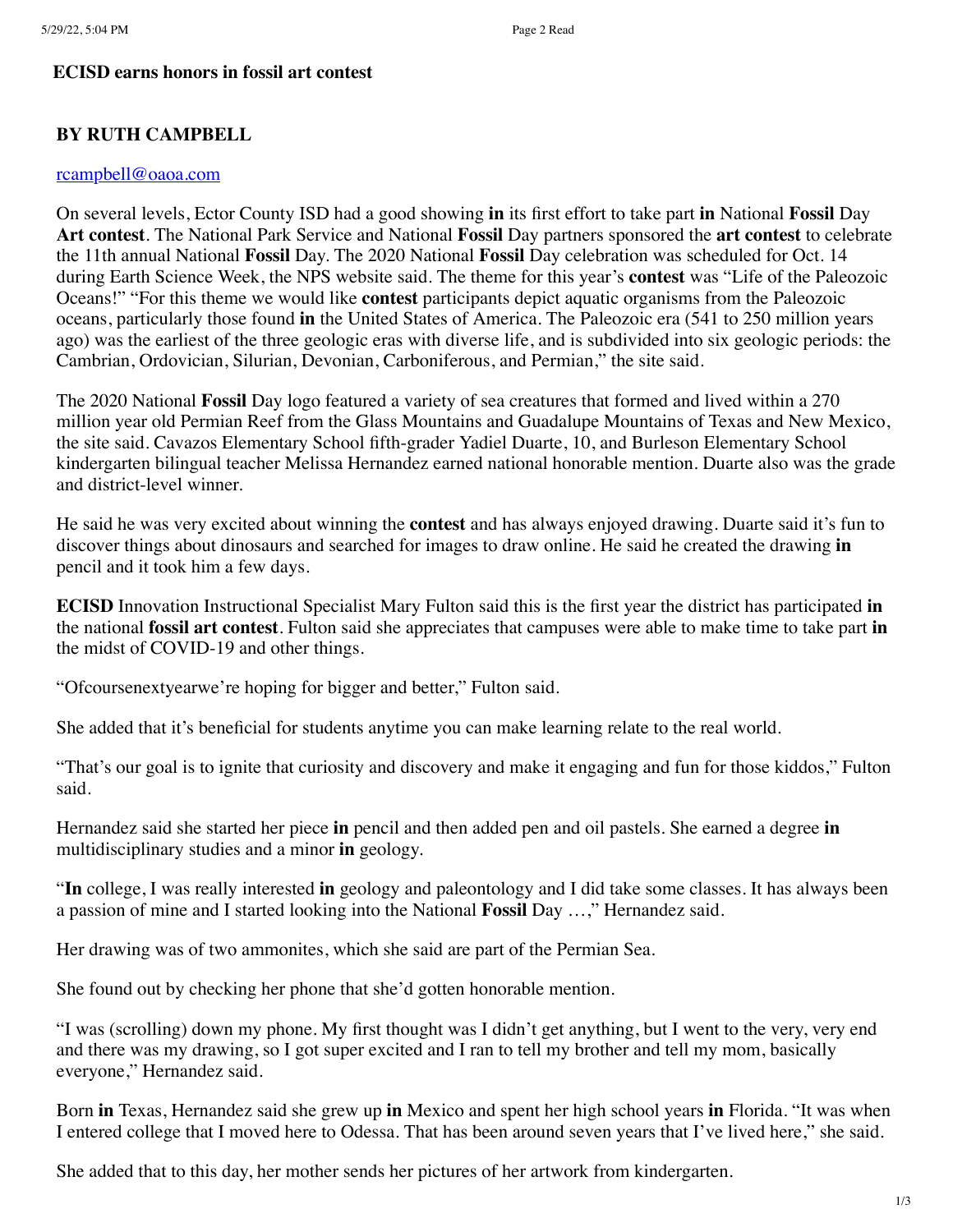### 5/29/22, 5:04 PM Page 2 Read

"I've always liked drawing and … for a while I didn't pursue that hobby, but after I started working with kids and after college … I started drawing more. I'm still getting better. (There's) still a lot to learn," Hernandez said.

She said she was honored and surprised that she'd been recognized "because, like I said, I was not expecting it."

"I did it like a fun thing to do. I know my skills are not as advanced as some of the participants, but it was a great honor to have that honorable mention," Hernandez said.

She added that she really enjoys teaching kindergarten and that her mother was a teacher, as well, so she has to thank her for pushing her **in** that direction.

Her students didn't understand how big a deal it was that she'd been recognized. "But they were pretty excited the day the Innovation Department gave me the medal. They were super excited. Honestly, every time we draw or something, they try to imitate me. They want to be as good …," Hernandez said.

She added that she tries to set a positive example for her students and encourage them not to put limits on themselves.

"Sometimes we put limits on ourselves that shouldn't be. I try to have that mentality with them," Hernandez said.

She added that she's glad to work with amazing people like the Innovation Department and with her colleagues at Burleson.

"I have a lot of great coworkers that always support me," Hernandez said.

Other winners are: >> Second grade, Sam Houston Elementary, Cydnee Perry.

>> Third grade, Nolan Bright, Milam Elementary.

>> Eighth grade, Josighiah Bright, Bonham Middle School.

>> 10th grade, Chloe Acosta, George H.W. Bush New Tech Odessa.

The judges were: Michael Zavada, University of Texas Permian Basin; Amy Kim, UTPB; Mara Bland, Petroleum Museum; Annie Stanley, Ellen Noel **Art** Museum; and Chris Stanley, UTPB.



**ECISD Innovation Instructional Specialist Mary Fulton** places a medal around the neck of Cavazos Elementary fifth grade student Yadiel Duarte. Duarte, 10, was the grade and district level winner for people **in**